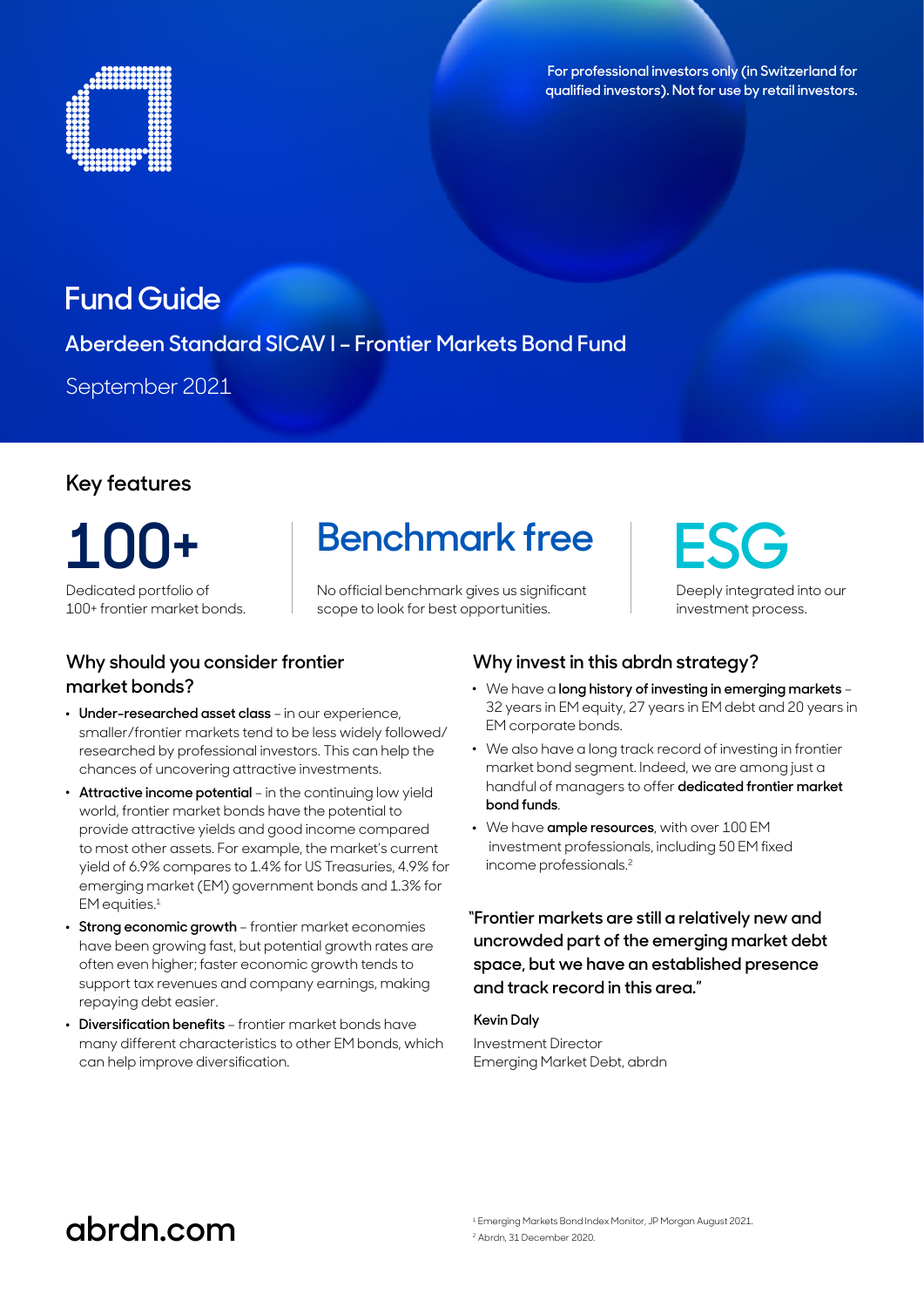# **Aberdeen Standard SICAV I – Frontier Markets Bond Fund**

- . We believe we have the **research capacity to look wider and deeper** in the traditionally less widely followed frontier bond market.
- . We have a strong **focus on risk management** we play very close attention to a wide range of risk factors in order to limit downside wherever possible.
- . ESG is central to everything we do, helping you **be a better investor**.
- . **Peer recognition** strategy has a four-star rating from Morningstar.3

### **How do we build your portfolio?**

We have a robust and repeatable process for deciding which frontier market bonds to buy. For each frontier country bond, we look at a wide range of aspects. These include economic trends, debt ratios, politics, credit ratings and ESG factors. In turn, these elements (which includes an ESG score), help us determine expected prices, including for 'best case' and 'worst case' scenarios, as well as a 'central' scenario.

For each frontier company bond, we look at a wide range of aspects, including industry conditions, earnings, cash-flows, valuations and ESG factors, which collectively determine a number of key research outputs. In turn, these outputs (which includes an ESG score), determine the recommended positioning.

When it comes to how much to invest in individual frontier market bonds (i.e. weightings), this essentially depends on both the strength of conviction and on how this is likely to affect overall portfolio risk and return characteristics.

### **ESG integration – helping us all be better investors**

We believe that ESG factors are financially 'material' and can affect country and company performance – either positively or negatively. Understanding ESG risks and opportunities, alongside other financial metrics, is therefore an essential part of our research process.

For every country and company that we cover, we determine our own ESG risk rating score. Financial 'materiality' is at the heart of determining this score, with a key aspect being direct engagement with country and company representatives.

### **Portfolio in numbers**

| 01 | 50 EM fixed income professionals                                     |
|----|----------------------------------------------------------------------|
| 02 | Over \$500 million in assets managed                                 |
| 03 | Over 300 calls with key policymakers<br>during Covid-19 period 4     |
| 04 | In-person research visits to 18 Frontier<br>market countries in 2019 |

### **Key info**

| Objective                                        | The Fund aims to provide<br>income by investing in bonds<br>(which are like loans that can<br>pay a fixed or variable interest<br>rate) issued by companies,<br>governments or other bodies,<br>in Frontier Market countries. |
|--------------------------------------------------|-------------------------------------------------------------------------------------------------------------------------------------------------------------------------------------------------------------------------------|
| Fund manager(s)                                  | Global Emerging Market Debt<br>Team                                                                                                                                                                                           |
| Fund launch date                                 | 25 September 2013                                                                                                                                                                                                             |
| Performance target/<br>Performance<br>comparator | JP Morgan Next<br><b>Generation Markets</b>                                                                                                                                                                                   |

4 Reference period: 1 March to 31 December 2020.

<sup>3</sup> © 2021 Morningstar. All Rights Reserved. The information contained herein: (1) is proprietary to Morningstar and/or its content providers; (2) may not be copied or distributed; and (3) is not warranted to be accurate, complete or timely. Neither Morningstar nor its content providers are responsible for any damages or losses arising from any use of this information. **Past performance is not a guide to future results** A Inc share class. Source: Morningstar Basis: total return, NAV to NAV, net of annual charges, gross income reinvested, USD.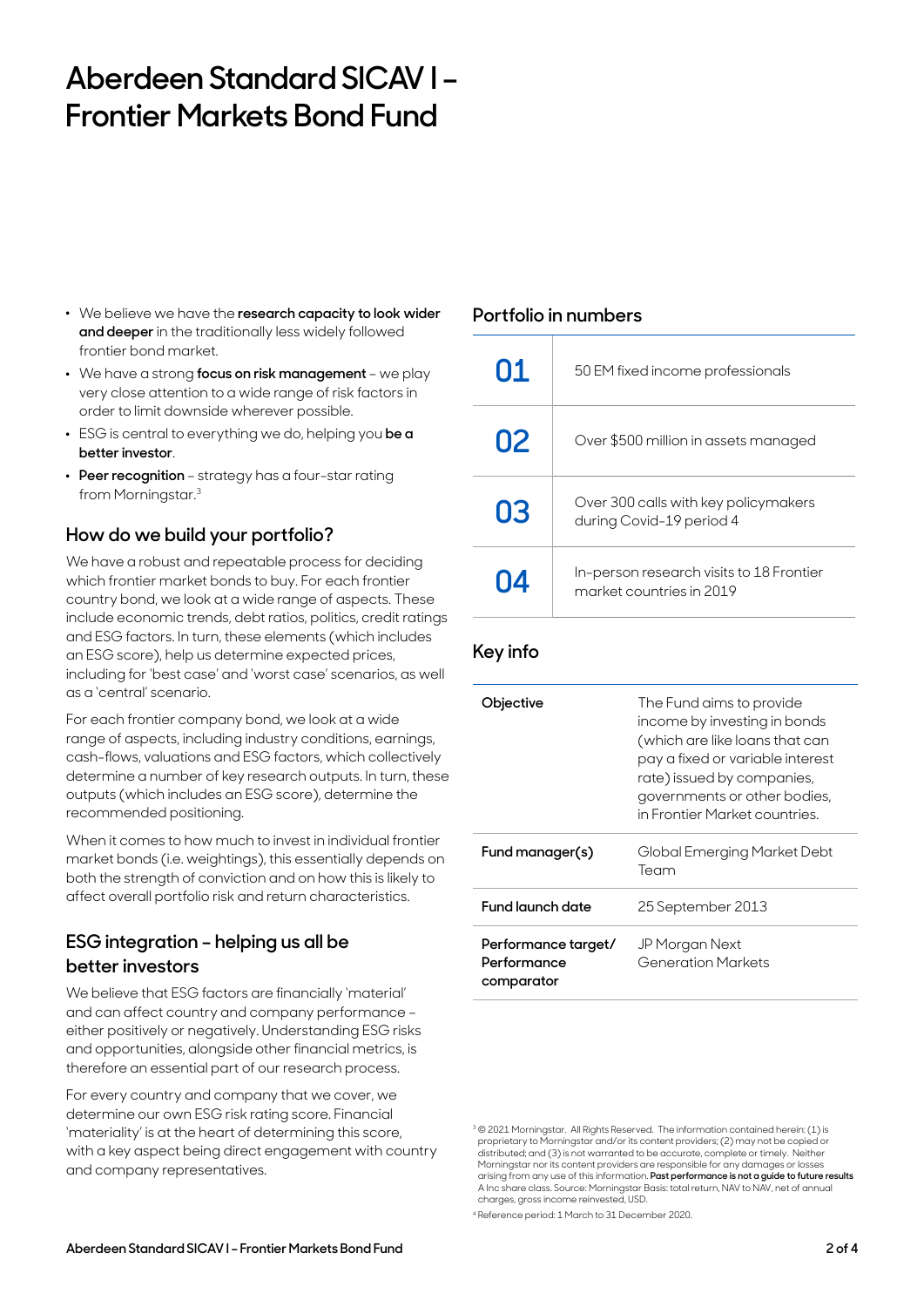

#### **Important Information**

#### **The value of investments and the income from them can go down as well as up and investors may get back less than the amount invested. Past performance is not a guide to future results.**

- . Credit risk The fund invests in securities which are subject to the risk that the issuer may default on interest or capital payments.
- . Interest rate risk The fund price can go up or down daily for a variety of reasons including changes in interest rates, inflation expectations or the perceived credit quality of individual countries or securities.
- . Emerging Markets risk The fund invests in emerging market equities and / or bonds. Investing in emerging markets involves a greater risk of loss than investing in more developed markets due to, among other factors, greater political, tax, economic, foreign exchange, liquidity and regulatory risks.
- . High Yield Credit risk The fund invests in high yielding bonds which carry a greater risk of default than those with lower yields.
- . Asset Backed / Mortgage Backed Securities The fund invests in mortgage and asset-backed securities (which may include collateralised loan, debt or mortgage obligations (respectively CLOs, CDOs or CMOs)). These are subject to prepayment and extension risk and additional liquidity and default risk compared to other credit securities.
- . Derivatives risk The use of derivatives carries the risk of reduced liquidity, substantial loss and increased volatility in adverse market conditions, such as a failure amongst market participants. The use of derivatives may result in the fund being leveraged (where market exposure and thus the potential for loss by the fund exceeds the amount it has invested) and in these market conditions the effect of leverage will be to magnify losses.
- . To help you understand this fund and for a full explanation of risks and the overall risk profile of this fund and the shareclasses within it, please refer to the Key Investor Information Documents available in the local language, and Prospectus available in English, which are available on our website **[abrdn.com](http://abrdn.com)**. The Prospectus also contains a glossary of key terms used in this document. A summary of investor rights can be found in English on our website's Legal Notice at **[abrdn.com](http://abrdn.com)**.

abrdn is a global business providing a range of services to help clients and customers plan, save and invest. abrdn group uses different registered legal entities to meet different client and customer needs. Some elements of the abrdn client experience may contain previous brand names until all brand name changes have completed.

The fund is a sub-fund of Aberdeen Standard SICAV l a Luxembourg-domiciled UCITS fund, incorporated as a Société Anonyme and organized as a Société d'Investissement á Capital Variable (a "SICAV").

**In Spain**, Aberdeen Standard SICAV l has been registered with the Comisión Nacional del Mercado de Valores under the number 107.

**In Switzerland** these documents along with the fund's articles of association can be obtained from the fund's Representative and Paying Agent, BNP Paribas Securities Services, Paris, succursale de Zurich, Selnaustrasse 16, CH 8002 Zürich, Switzerland (Tel. 058 212 63 77).

**In The United Kingdom**: Deemed authorised and regulated by the Financial Conduct Authority. Details of the Temporary Permissions Regime, which allows EEA-based firms to operate in the UK for a limited period while seeking full authorisation, are available on the Financial Conduct Authority's website. Under Luxembourg law, there is no compensation scheme available to UK investors in funds managed by such firms, which includes this fund.

The fund has been authorised for public sale in certain jurisdictions and private placement exemptions may be available in others. It is not intended for distribution or use by any person or entity that is a citizen or resident of or located in any jurisdiction where such distribution, publication or use would be prohibited.